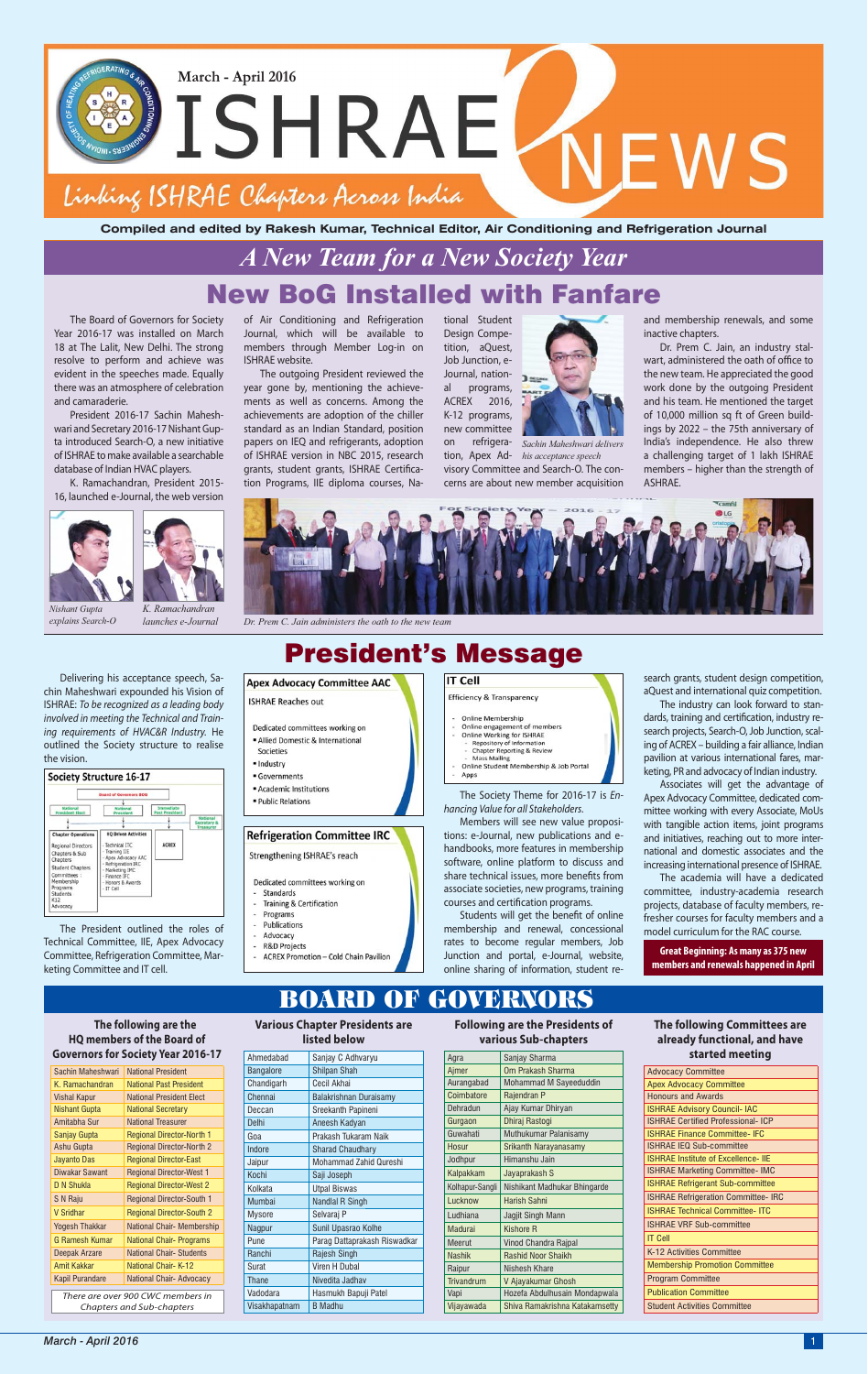Section, MECON, on April 10 at Hotel Green Horizon. The topic was 'Challenges and Opportunities of Cold Chain Management'.

### Product Presentation at Vadodara

## President Addresses China Refrigeration Expo

President Sachin Maheshwari attended China Refrigeration 2016 Expo held at Beijing from April 7 to 9, at



of Chinese As-*delivers his presentation* sociation of Refrigeration (CAR). He was accompanied by Sushil Choudhury, Technical Chair and Past National President, and Nishant Gupta, National Secretary.

Sachin Maheshwari made a 30 minute presentation on 'The Indian HVAC&R Growth Story' on April 7 at the China Refrigeration 2016 Forum, held immediately after the grand opening ceremony of the Expo.

### ISHRAE Signs MoU with CAR

During his visit to Beijing, Sachin Maheshwari signed a Memorandum of Understanding on behalf of ISHRAE with Chinese Association of Refrigeration (CAR).

Sachin Maheshwari signed an MoU with Air-Conditioning and Refrigeration Manufacturers' Association of Turkey (ISKID) in Istanbul on May 4 during ISK-SODEX show. ISKID has 107 member companies. Another MoU was signed with TTMD on May 5. TTMD is a technical society of Turkey with only professional members. Sachin Maheshwari foresees strong cooperation between India and Turkey in the coming years.

Mumbai Chapter's first program for the current Society Year was held on April 15. It was Tech Talk 1 on 'Low humidity by refrigeration, to energy saving techniques'. It was organised in association with ASHRAE Mumbai Chapter. The main speaker was Surendra H. Shah, Director, Panasia Engineering Pvt. Ltd.



MoUs Between ISHRAE and Turkish Associations *ISHRAE team with CAR team*

The objective of the MoUs is to strengthen the relationship between ISHRAE and the Turkish Societies and to

Mumbai Chapter Holds Office Anniversary Pooja To celebrate the first anniversary of its office-cum-training centre, Mumbai



*Sachin Maheshwari at the head table during the evening program along with Presidents of worldwide associations from China, Japan, Korea, Thailand, Hong Kong, Turkey, Europe, ASHRAE, AHRI and Eurovent.*







*C.D. Goswami delivering his lecture*



*A view of the audience at Vadodara*

the invitation *Sachin Maheshwari* 

*Sachin Maheshwari signs MoU with TTMD President Sarven Çilingiroğlu*

Thane ISHRAE Mumbai and Thane Chapters and ASHRAE Mumbai Chapter, along with Indian Association of Energy Management Professionals (IAEMP), organised a seminar on Sustainability through Energy Management and Renewable Energy on April 9 at United 21, Thane. It was supported by IGBC, IPA, RATA and AWESOME.

### Mumbai Holds Tech Talks

# Seminar on Sustainability at ADVOCACY PROGRAMS

The year's second program, Tech Talk 2, was held on April 23. The topic was 'Air separator/ expansion tank', and the faculty was Dilip Datey, Director, KDAC Accessories Pvt. Ltd.

### Technical Talk on Cold Chain at Ranchi

A technical talk was delivered by C. D. Goswami, Joint GM, Environmental

## Kolkata Chapter Celebrates *Nabobarsho*

#### information. Word file is preferable to *pdf or ppt.*

Kolkata Chapter celebrated Bengali New Year *Nabobarsho* on April 17 at Spring Club. There were about 100 participants including families. It was all fun and games followed by Bengali cuisine for dinner.

Chapter held a pooja on April 23.

# FELLOWSHIP

- In addition to the jpg files, photos may also be copy-pasted into the Word file at relevant places, with captions below each photo.
- **•** While "a picture is worth a thousand words", *only pictures* do not constitute a report. A Word file describing the event must accompany the pictures.

jointly promote substantial and tangible actions to increase cooperation between the Societies, to protect the rights of consumers and companies, and to conduct activities to ensure that companies are sensitive to the environment while providing for the country's cooling and heating needs and contributing to the national economies.

## REHVA Journal covers ACREX 2016





ia 2016 - The spirit of the Indian HVAC&R I



The REHVA European HVAC Journal gave a full page coverage to ACREX 2016 in its May issue. REHVA Journal is distributed in 50 countries.

Vadodara Chapter arranged a Product presentation by The Supreme Industries Ltd. on April 26 at Prakruti Resorts. Around 70 members attended the program.



Kolkata Chapter Members



The Wifey Group shakes a leg

ISHRAE Ahmedabad Chapter has planned to conduct its first ICP - AC Design Level-1 from June 2016 at Hotel Cosmopolitan, Navrangpura. The program will be in 3 modules. Module 1, covering Basics of Psychrometry and Heat Load, will be held from June 9 to 16. Module 2 will cover Overview of Equipment and Duct Design from July 7 to 9. Module 3, from August 4 to 6, will cover Insulations and Basics of Water and Refrigerant Piping.

# ISHRAE CERTIFICATION PROGRAM

# ISHRAE INSTITUTE OF EXCELLENCE

ISHRAE Institute of Excellence, Delhi organised its first alumni meet and diploma award function on March 17. The meeting was attended by industry stalwarts like Vir Advani, Deepak Pahwa and Pradeep Agrawal, and ISHRAE dignitaries like Dr. Prem C. Jain, K. Ramachandran, Pankaj Dharkar, Ashish Rakheja, G. C. Modgil and D. Nirmal Ram.

Around 100 persons including students attended the meeting. A souvenir, 'IIE Journey 2005 - 2016', was released on the occasion. IIE felicitated the faculty and staff with mementos.





*the alumni meet*

*Vir Advani presents a diploma to an alumnus*

# Guidelines for Reports in *eNews*

It is heartening to see the number of reports submitted for publication in *eNews* going up exponentially. It reflects the rising competition among chapters to carry out activities in line with the Society's objectives, and shows increasing member engagement.

Here are some simple and useful guidelines for the reports to help *eNews* become a powerful catalyst of chapter activities:

- **•** The deadline for receiving reports is the last day of the relevant period. For example, for publication in the March-April issue, the deadline is April 30.
- **•** Please send or copy reports of events to *news@ishraehq.in*
- Please send a Word file containing a brief report of the event: *what, when, where, who* and any other relevant

**•** Relevant photos in jpg format should accompany the report. Each photo should have a *caption describing the occasion and giving the full names of persons* in the photo from left to right. Only first names or only last names are not enough. (In case of large group photos, e.g. a batch of 20 participants in a training programme, all names are neither feasible nor necessary. Key names would do in such cases.)

**ISHRAE Membership Toll-Free Number: 1800 3000 4245**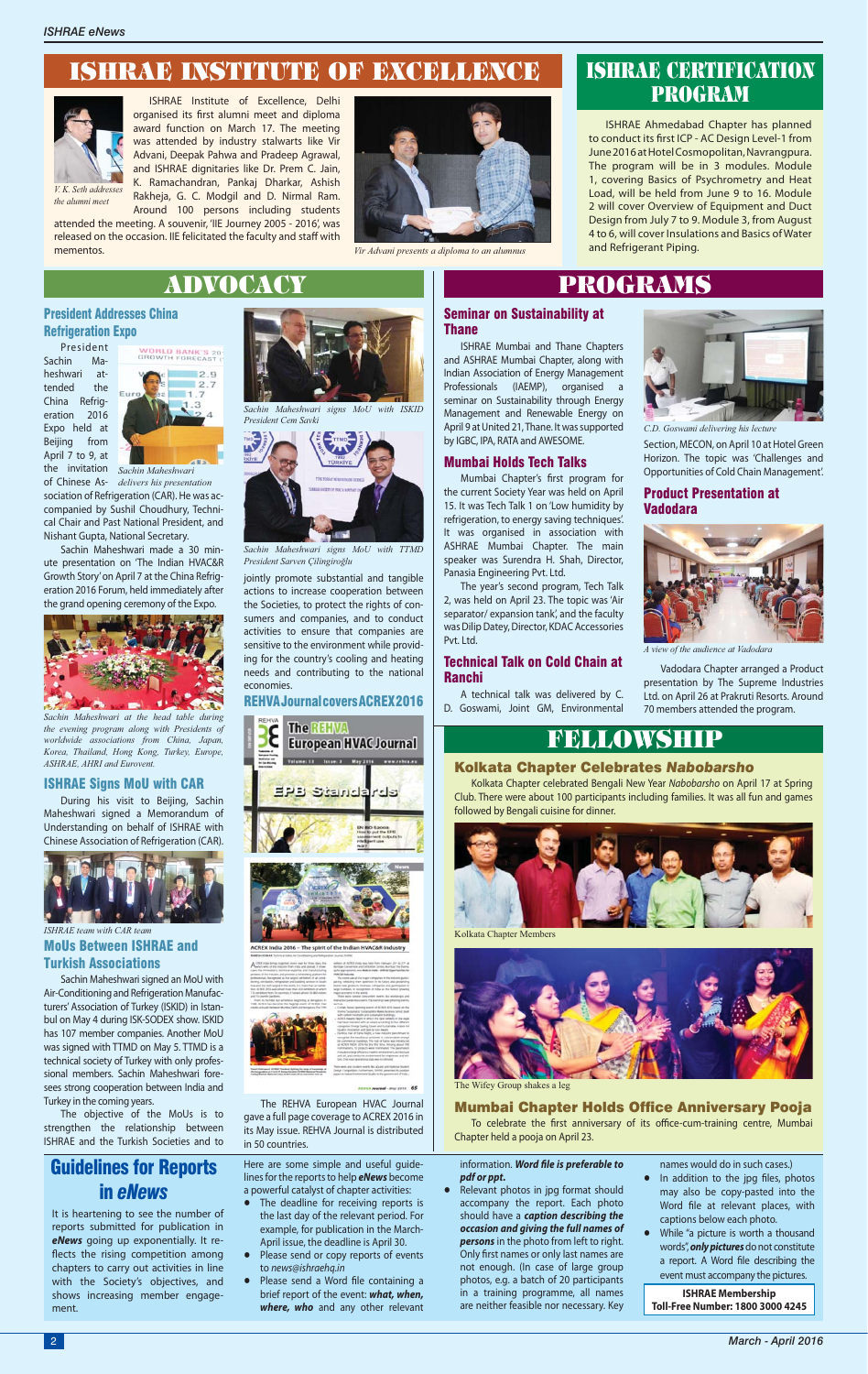Bangalore Chapter held its installation program on April 1 at Ritz Carlton Hotel. It was attended by close to 250 members. The whole year's program calendar was displayed at the registration counter.

T. Nagaraj, President-elect, welcomed the participants followed by the national anthem and lighting of the lamp. National President Sachin Maheshwari addressed the audience on the theme of Enhancing Value. Past National President D. Nirmal Ram spoke on the plans of IIE HQ. A. Madhukar, outgoing President, gave a report on IBC activities for the year 2015 - 2016.

The installation of new CWC was performed by Pankaj Shah, the chief guest of the event.

Other programs on the anvil are: educative and informative movies for Government schools and under-privileged children, first student conference for South region, yearly pocket diary for members, two dedicated seminars on refrigeration, ICP on Design and Service Level, Senior Advisory Committee for IBC, and upgradation and renovation of the existing office.

In his presidential address, Shilpan Shah spoke on the theme *Innovate, Renovate and Celebrate*. All the Chairs spoke about their main objectives for the year. The total strength of the team is 35 members.

Chennai Chapter held the installation of its new office bearers on March 23 at The **Kolkata** 

Чu

The event saw the launching of the IBC mobile app, Facebook page with innovative content, and an e-library called I~Share. IBC has started a yearly partnership program where the partner will get mileage throughout the year for all the programs. All the 17 partners' logos were displayed at the installation venue.

The program was chaired by senior past presidents and Sridhar Vijayaraghavan, RD South-2. D. Balakrishnan took over as the 27th President of the Chapter. He outlined his plans for the year. Sridhar Vijayaraghavan conducted an orientation program for new CWC members, which includes some first time entrants.

A national program called Acretech on IEQ was announced to be held on November 11. Social programs like cultural night, picnic, chess tournament and ISHRAE cricket tournament have been planned. Forty-five new members joined on day one.

#### Delhi

Delhi Chapter of ISHRAE was installed on March 18 at The Lalit, immediately after the installation of National BoG. Aneesh Kadyan succeeds Jagdeep Singh as the President. Dr. Prem C. Jain administered the oath to CWC members.

#### Chennai

Savera Hotel. It was attended by 15 senior past presidents, 20 CWC members and 55 members.

The installation ceremony of Mumbai Chapter was held on April 7 at The Mirador. Outgoing President Raveendra Shetty presented the achievements of 2015-16, which include the Best Chapter trophy for the third time in a row, and opening of the new office-cum-training centre.

The 10th installation ceremony of Vadodara Chapter was carried out on March 26 at Prakruti Resort. Hasmukh Patel was installed as President along with the new CWC by D N Shukla – Regional Director  $(West - II)$ .

The 28th Kolkata Chapter Working Committee for the Society Year 2016-17 was installed on April 9 at Mainland China. About 80 members witnessed the ceremony including 'Wifey Group' members and new members.

President Emeritus Manoj Chakravorti installed Utpal Biswas as the President, Gautam Mukherjee as the President-elect, Subrata Biswas as the Secretary and Ranjit Mukherjee as the Treasurer. The other CWC members are Manoj Khanna, Sanku Bandopadhay, Anindya Basu, Shyamal Burman, S. Ganesh, Pradeep Dutta, Shuvro Lahiri and Nikhil Malkani.

The event coincided with Utpal Biswas's birthday, which was celebrated spontaneously by the gathering.

#### Deccan Chapter

The installation of Deccan Chapter CWC team was performed on March 25 by National President Sachin Maheshwari and RD South-2 V. Sridhar, at Hotel Fortune Manohar. It was well attended by 120 active members, families of the CWC team and six past presidents. The program was followed by product presentations from Mitsubishi Electric and Makita Power Tools.



the installation of office bearers for 2016-17 at Aurangabad Sub-chapter was held on April 5 at Hotel Bagga International by Diwakar Sawant (RD West-1). It was attended by 27 members.

 In a meeting with senior members, past presidents and the CWC team, Sachin Maheshwari shared his thoughts and plans for the new year.

Satish Bolla Reddy, immediate past president, conducted the CWC orientation.

### Thane

Thane Chapter held the installation ceremony of its Chapter Working Committee for the Society Year 2016-17 on April 2 at United 21. Past National Presidents K. Ramachandran and Outgoing President A. Ravi reviewed the year gone by. V. Krishnan administered the oath to President Nivedita Jadhav and her team. In her acceptance speech, Nivedita outlined her personal targets for the year.

The new office bearers of Madurai Sub-chapter were installed on April 2 at Hotel Germanus by V. Sridhar, RD South-2.



Student members scoring the maximum marks in HVAC subjects were felicitated.

The installation want of Kalpakkam Subchapter was held at Sri Guest House, Anupuram on April 4. About 40 participants comprising members and HVAC professionals attended. V. Sridhar, RD-South-2 administered the oath



This was followed by a presentation by Rohit Mansukhani, Senior GM – India Engineering Centre, Johnson Controls on the *Internet of Things*.

#### Mumbai

K. Ramachandran, National President 2015-16 administered the oath to CWC members. Nandlal R. Singh is the new President, Ajaj Kazi is the President-elect, Mihir Sanghvi is the Secretary, and Sangita Jhangiani is the Treasurer.

In his acceptance speech, Nandlal Singh spoke of his vision of *Bigger and Better ISHRAE*. He outlined his thrust areas: ICP, Smart Energy, need based technical training and Job Junction.

The installation was followed by a presentation on Supply Chain Management Overview by Sandeep Nemlekar, founder and Director, Deep Archan Management Consultancy.

#### Vadodara

Manish Naik, DGM Business Development, The Supreme Industries Ltd., made a product presentation during the event. All the Past Presidents and student co-ordinators were present. All the Chapter members were also present with their families.

Earlier in the day, D N Shukla conducted an orientation program for CWC members.

#### Nagpur

Nagpur Chapter organized its 10th CWC installation ceremony at Hotel Ashok on April 9. Diwakar Sawant, RD (West-1), administered the oath to Sunil Kolhe as President, Dr. Shashank Dongarwar as President-elect, Satish Naranje as Secretary, Ajay Pande as Treasurer and Dilip Mirzapure, Viju Nair, Sanjay Kanetkar, Harshad Phadke, Shiv Dalmia, Nitin Rewatkar, Anand Patil and Kunal Gadre as CWC members.



 Outgoing President Sanjay Tatwawadi presented the highlights of SY 2015-16. Shankar Ghime (ex-RD) moderated an in-

teractive panel discussion on *VRF Systems v/s Chillers - energy perspective*. Senior members Dr. S. Rajagopalan, Dr. Kriplani and G.J. Jiwani shared their views on upcoming chapter activities.

Secretary Satish Naranje proposed the vote of thanks.

# Indore

The new CWC of Indore Chapter was installed on April 25 by RD West-2 D N Shukla and Nishant Gupta, National Secretary.

The event took place at Hotel Fortune Landmark. Dr. Sharad Chaudhary was sworn in as President, Pankaj Tiwari as President-elect, Kanak Kothari as Secretary and Sandeep Belsare as Treasurer.

The installation was followed by a Daikin product presentation by Vikas Gupta and Rohit Saxena.

#### Aurangabad Sub-chapter

Outgoing President Taher Shaikh reviewed the activities of 2015-2016. Incoming President Mohammad Sayeeduddin and the new CWC took the oath of office. The Sub-chapter managed to get one new member and 8 renewals on that day.

Diwakar Sawant conducted the Chapter Orientation Program.

#### Raipur Sub-chapter

The installation of Raipur Sub-chapter was held on April 2 at Hotel Royale Ambience in the presence of RD East Jayanta Das. Nishesh Khare was sworn in as President, Meetesh Meghani as President-elect, Pratik Khandelwal as Secretary and Rajesh Sahu as Treasurer along with other CWC Members.

#### **ISHARE Raipur Chapter's new body installed**



It was followed by a product presentation on Industrial Ventilation Systems by Past President Dilip Mahobe, Business Development Manager, Saket Engineers.

#### Madurai Sub-chapter

R. Kishore was sworn in as President, S. Hifasudeen as President-elect, K. Samayarajan as Secretary and Sathish Selvaraj as

Treasurer. There were more than 160 participants, including over 100 members.

# Kalpakkam Sub-chapter

to Balakrishnan as President and other office bearers. Rajasriram, Past President and other Chennai CWC members participated.

# **CHAPTER INSTALLATIONS**

**Bangalore** 



*Bangalore team poses for a group photo after the installation*



*Taking the oath at Indore*



*Diwakar Sawant administers the oath to the Aurangabad team*



*Vishal Kapur and Amitabha Sur welcome new members with chocolates*



*President Utpal Biswas takes the oath birthday cake*

*The Hitavada covers Raipur installation*

*Nagpur CWC team for 2016-17 Madurai CWC members take the oath*



*Vadodara CWC members pose after the installation*

*Sreekanth Papineni, President, Deccan Chapter, poses with his team*



*Chennai team takes the oath*

*N. Janarthanan delivers his acceptance speech at Kalpakkam*